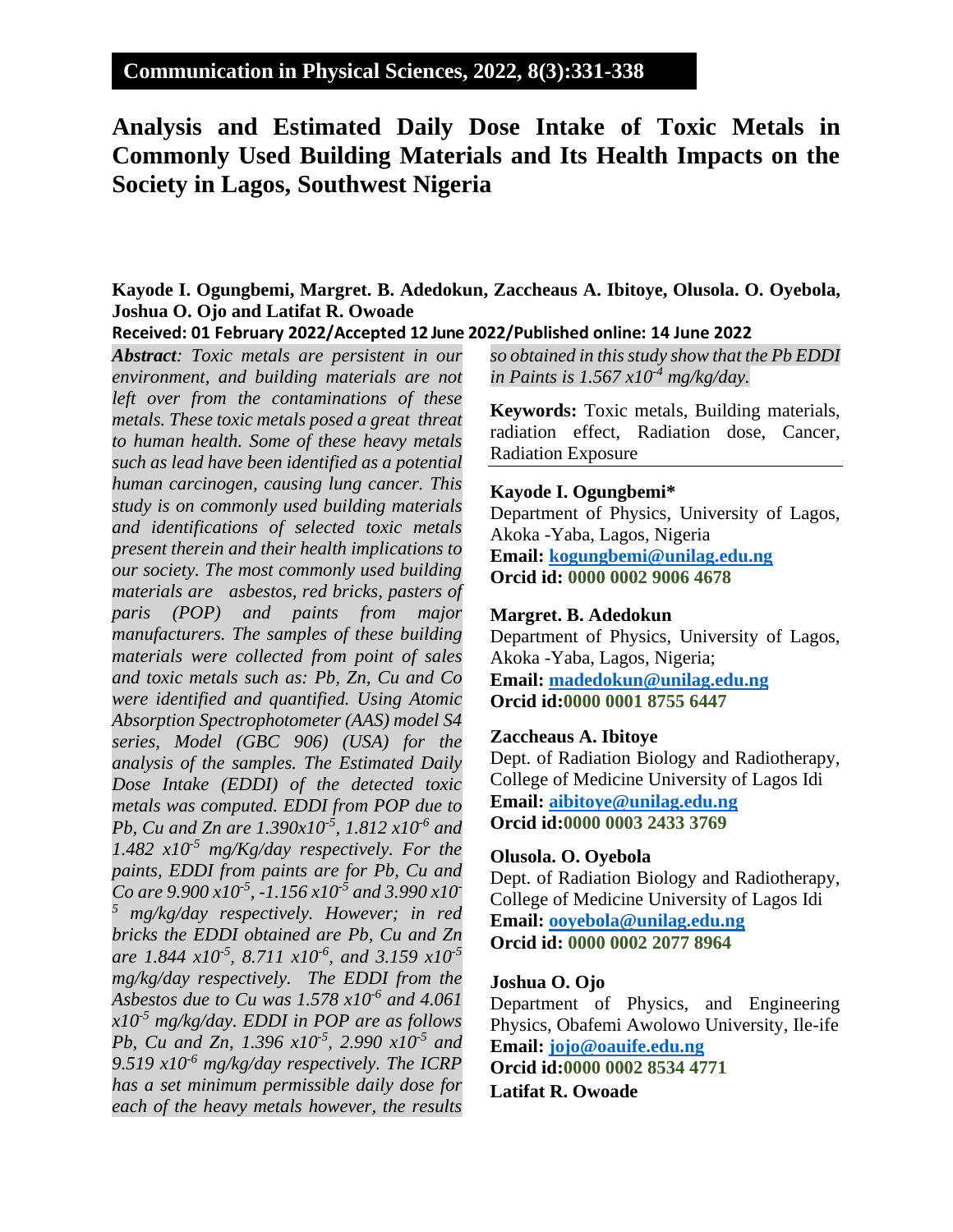National Institute of Radiation Protection and Research, University of Ibadan, Oyo State Nigeria;

**Email: [Owoade.latifat@yahoo.com](mailto:Owoade.latifat@yahoo.com) Orcid id: 0000 0003 4416 6419**

### **1.0 Introduction**

Metallic elements are of particular toxicological importance. Many metallic elements play an essential role in the function of living organisms; they constitute a nutritional requirement and fulfill a physiological role. However, the overabundance of the essential trace elements and particularly their substitution by nonessential ones, such as Co, Pb, Cr, Ni, Zn, Cu, etc., can cause toxicity symptoms or death. Most human exposure to heavy metals is from both natural sources and man-made sources. Man-made sources (such as agrochemicals (fertilizers, fungicides, etc), industrial waste, the plume from industries and automobiles, and waste from the locality) of heavy metals (e.g. Co, Pb, Cr, Ni, Zn, Cu) released into our environment have been identified by various research works. Heavy metal ions pollution from man-made sources can easily create local conditions of elevated metal presence, which could lead to disastrous effects; and thus affects several individuals worldwide posing a serious threat to the health of millions of people. The environmental impact of heavy metals contaminations has been largely documented around the world (Tchounwou *et al*., 2018). The presence of radionuclides in the environment is partially due to natural processes and anthropogenic sources (Fernandes et al., 2000; Beavington et al., 2004 ), but is mostly the result of accumulated industrial wastes (Khillare et al., 2004; Al-Masri et al., 2006 ) . Heavy metal contaminated building materials could aggravate human health risks when inhaled or ingested into the human body. In addition to building materials health risks, there is also the risk of potential levels of heavy metals entering



the food chain via absorption by crops from contaminated soil and water. Also, ingestions of radioactive heavy metals by cattle grazing on contaminated soil and plants may aggravate human health risks when beef from these cattle find their way to market. Several numbers of research works have suggested that there is a higher probability that heavy metals contaminations in building materials may accumulate in humans, either directly or indirectly by inhalation, ingestion as a result of hand-to mouth activity or via dermal contact absorption (Al-Rahji, et al., 1996; Molhave et al., 2002 ). Children can easily ingest soil or dust particles from building materials unintentionally since they spend most of their time outdoors and much of this time is spent in contact with floors, engaging in mouthing of hands, toys and other objects, or the consumption of food contaminated by hands (MohdTahir et al., 2007 )

The total intakes and uptakes of lead expected from all sources are 29.5 and 12.5 mg/d, respectively, for children and 63.7 and 6.7 mg/d, respectively, for adults in urban areas (WHO report 1987) . The relative contribution of water to average intake is estimated to be 9.8% and 11.3% for children and adults, respectively. Lead can be absorbed by the body through inhalation, ingestion, dermal contact (mainly as a result of occupational exposure), or transfer via the placenta. In adults, approximately 10% of ingested lead is absorbed into the body. Young children absorb from 40% to 53% of lead ingested from food. Once the lead is absorbed, it enters either a "rapid turnover" biological pool with distribution to the soft tissues (blood, liver, lung, spleen, kidney, and bone marrow) or a "slow turnover" pool with distribution mainly to the skeleton(Rabinowitz et al., 1976 ) . The symptoms of acute lead poisoning are headache, irritability, abdominal pain and various symptoms related to the nervous system. Lead encephalopathy is characterized by sleeplessness and restlessness. The various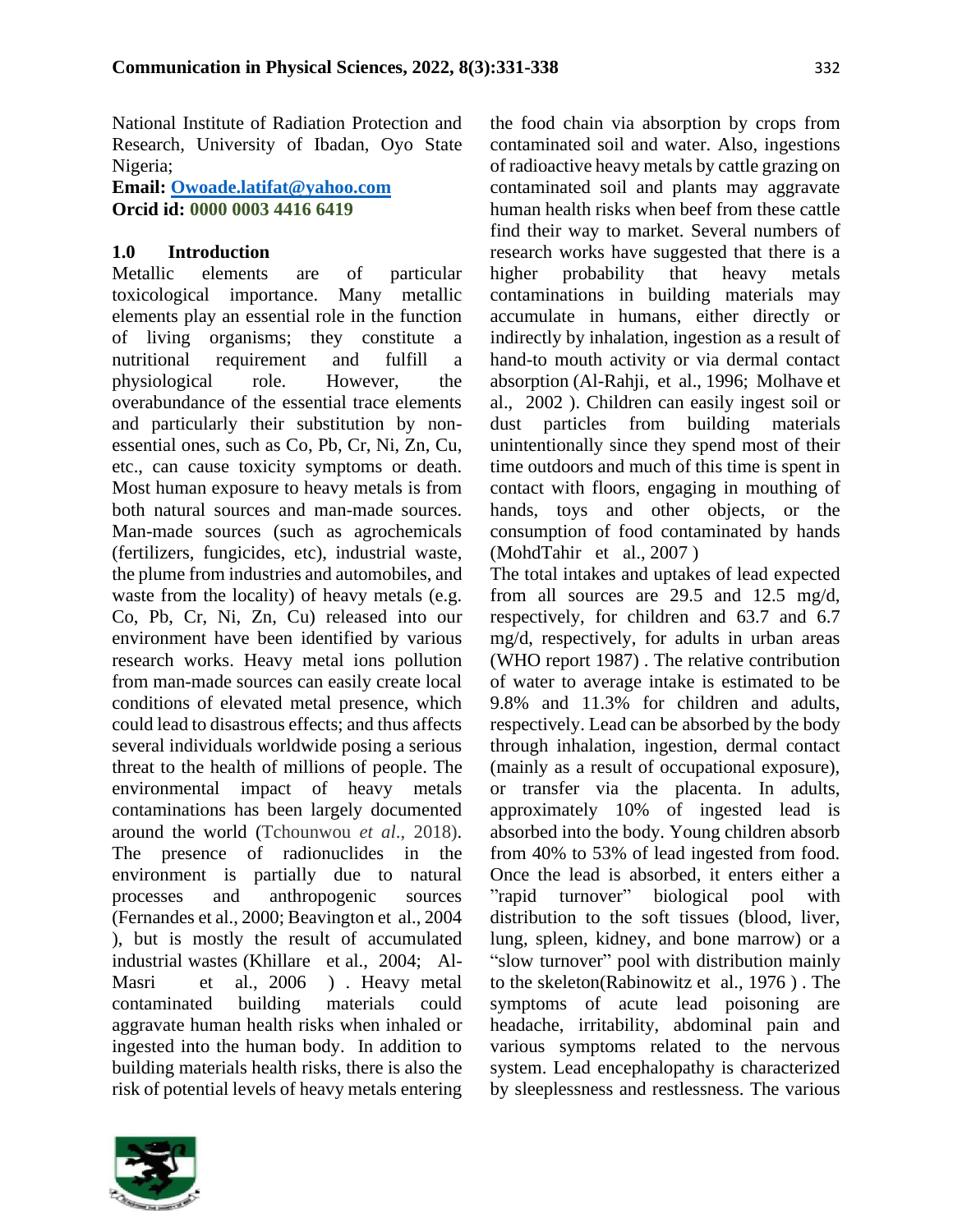health effects of heavy metal contaminations in the human metabolic system vary from one heavy metal to another and the amount of bioaccumulation of these metals. Highly poisonous arsenic is widely distributed in nature and occurs in the form of inorganic or organic compounds. Uranium occurs in the mammalian body in soluble form only as tetravalent uranium or hexavalent uranium in uranyl complexes. Both hexavalent and tetravalent uranium form complexes with carbonate ions and proteins in the body. Oxidation of tetravalent uranium to hexavalent uranium is likely to occur in the organism. Absorption of uranium salts may occur by inhalation or by ingestion; 95% of uranium retained in the body is deposited in bone. Excretion is mainly via the kidney. As all uranium isotopes are radioactive, the hazards of a high intake of uranium are twofold: chemical toxicity and radiological damage. There is no evidence that uranium has any metabolic function in the mammalian organism. The acute oral lethal dose of cadmium for humans has not been established; it has been estimated to be several hundred milligrams(Gleason., 1969) . Doses low as 15 – 30 mg from acidic foodstuffs stored in cadmium-lined containers have resulted in acute gastroenteritis ( WHO report., 1974 ) ]. The consumption of fluids containing 13–15 mg of cadmium per liter by humans has caused vomiting and gastrointestinal cramps. Acute cadmium poisoning has occurred following exposure to fumes during the melting or pouring of cadmium metal (WHO report., 1974) . Dose limits for radiation exposure, from artificial sources, for the public have been issued by the International Commission on Radiological Protection (ICRP), and have been set at 1 mSv per year.

### **2.0 Materials and Methods**

In Lagos, southwest of Nigeria, most of the building materials were mostly imported with few locally made ones. There are several building material sales points, but the major



markets; apart from the local manufacturer can be located in Mushin, Idi-Magbo area and Oshodi. Therefore these locations were selected randomly for the sample collections. For the red bricks we have to contact the major red bricks maker locally in their respective locations around the South-west of Nigeria. Samples of the selected building materials of interest were collected; and were transferred into sterile sample bottles, labeled and kept for digestion. Digestion of samples was done using aqua-regia solution. Each sample weighing 1g, each of the wet samples were transferred into a beaker of 100ml high pressure vessel. Aguaragia of ratio 1ml of  $HNO<sub>3</sub>$  and 3ml HCL was added to the sample in the beaker cleaned with  $10\%$  HNO<sub>3</sub> and rinsed with deionized water. The mixture was heated to 100℃ on a hot plate until the solute dissolved completely. A brownish poisonous gas is released during the process. The solution is heated until it gets to a 5 ml point on the beaker. The solution is allowed to cool. The solutions were filtered through Whitman No.1 filter papers into a precleaned beaker to remove the particulates in the solution. The solution is then transferred into a 50 ml volumetric flask and diluted with distilled water to make up different concentrations. The concentrations of the selected heavy metals were determined by atomic absorption spectrometry (AAS) with a detection limit of 0.001ppm. The values of the heavy metal concentrations in the samples were calculated on dry weights. Measurement was performed for each of the triplicates of building material samples. The accuracy of the instrumental methods and the precision of the results of the sample were checked by measuring triplicate. The average mean concentration of each sample was calculated by using an appropriate graph.

#### **3.0 Results and Discussion**

The results obtained were analyzed for each of the different heavy metals in the selected building materials. The motivation for the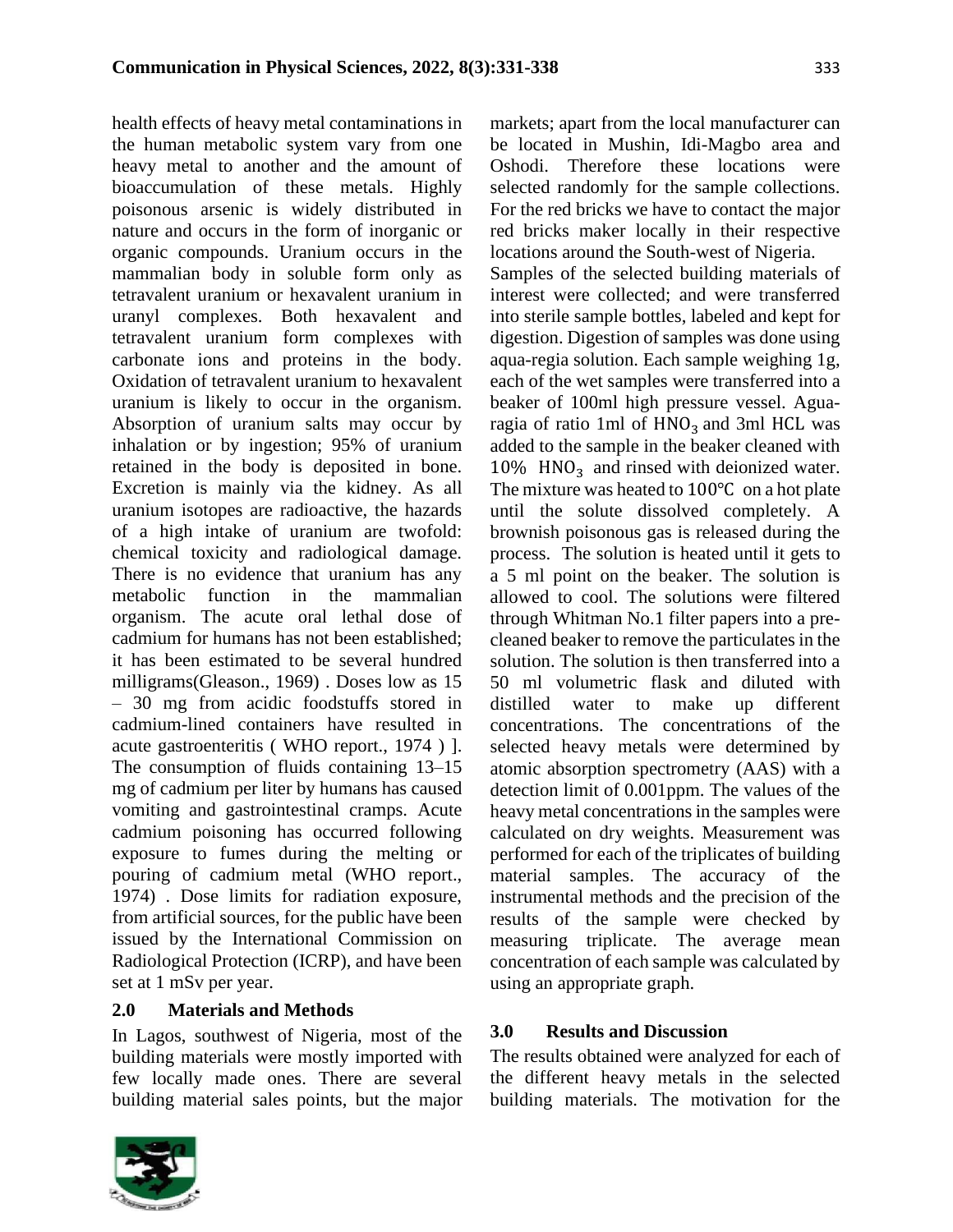selection of these building materials was because they are commonly used in and around Lagos Metropolis. The asbestos is used commonly as roofing plate and both internally and externally in the majority of the buildings (residential, offices and workplaces) in Lagos where the majority of the citizens spend most of their time every day. Mean Pb estimated daily dose intake (EDDI) from the two types of Asbestos are  $4.562 \times 10^{-7}$  mg/kg/day and  $5.141x10^{-5}$ ; Cu the mean EDDI was detected as  $1.578 \times 10^{-5}$  and  $4.061 \times 10^{-5}$  mg/kg/day and the mean EDDI obtained or Zn is  $2.185 \times 10^{-4}$ mg/kg/day respectively. The Zn mean EDDI is the highest in the Asbestos while the Pb mean EDDI is the lowest in this material. However, the comparisons between EDDI in each of the heavy metals in the Asbestos have been obtained. Fig. 1 shows the results as obtained for the asbestos.



**Fig. 1: Estimated daily dose from Asbestos of different make.**

Asbestos type B has EDDI of about 3.805 x10-  $4 \text{ mg/kg/day}$  from the Zn while type A EDDI is 5.657  $x10^{-7}$  mg/kg/day. The Cu daily dose intake of type B is of about  $7.401 \times 10^{-5}$ mg/kg/day. The Pb daily dose level is very low compared to that of the other heavy metals.

Red bricks samples were collected from the two major Red bricks (S and B) producers in Lagos and the mean EDDI have been obtained as follows from producer A for Pb, Cu and Zn  $1.844 \times 10^{-5}$ ,  $8.711 \times 10^{-6}$ ,  $3.159 \times 10^{-5}$ mg/kg/day respectively while for producer B  $1.651 \times 10^{-5}$ ,



 $4.325 \times 10^{-6}$  and  $1.359 \times 10^{-9}$  mg/kg/day for Pb, Cu and Zn respectively.

The estimated daily dose intake has been computed and compared from these producers. The EDDI obtained from the two Red bricks producers is has illustrated in Fig 2, producer A contains the highest EDDI from Pb, Cu and Zn which are  $1.844 \times 10^{-4}$ ,  $8.711 \times 10^{-6}$  and  $3.156$  $x10^{-5}$  mg/kg/day respectively while that obtained from producer B Red bricks are 1.651x10-5 , 4.325x10-6 and  $1.358 \times 10^{-5}$ mg/kg/day for Pb, Cu and Zn respectively as shown in Fig. 2.



**Fig. 2: EDDI from Red Bricks of producer A and B**

There were many paints producers in Lagos but paints samples were collected from the two major paints producers in Lagos for both the commercial and residential uses and these paint samples were grouped according to the producers as S or B. However, the paints used in this research study are Gloss and Emulsion paints are commonly used. The EDDI from producer B obtained are as follows for Pb, Cu and Co are  $9.900 \times 10^{-5}$ ,  $-1.156 \times 10^{-5}$  and 3.990  $x10^{-6}$  mg/kg/day respectively. While for the second producer S, obtained mean EDDI were for Pb, Cu and Co are  $3.044 \times 10^{-5}$ ,  $-7.116 \times 10^{-7}$  $6$  and 3.331  $x10^{-6}$  mg/kg/day. From producer B, Gloss has the highest EDDI in Pb while both Emulsion and Gloss have the lowest EDDI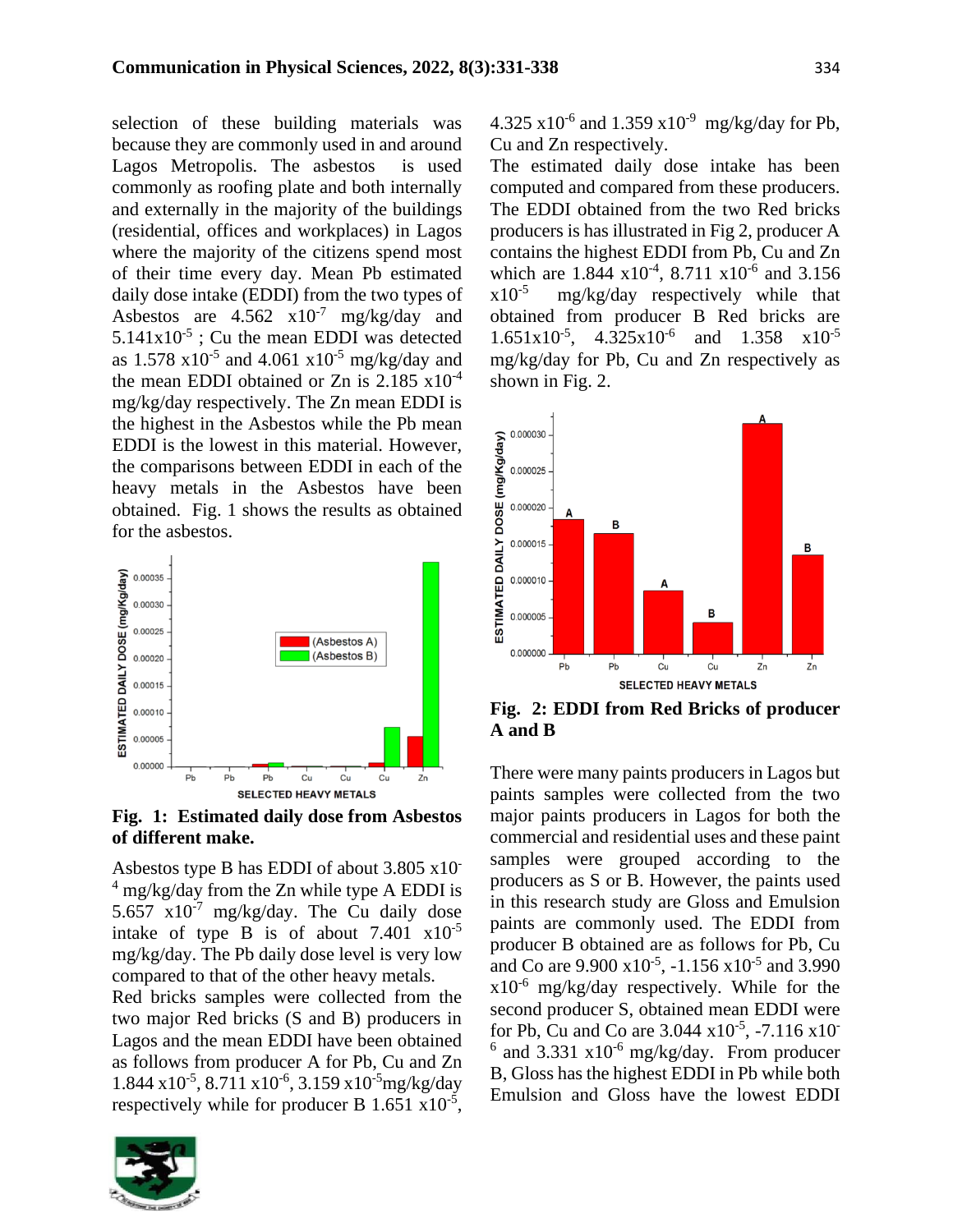from both Gloss and Emulsion from producer B of the paints. Cu was found to be below the detectable limit of the equipment used for analyzes see Fig. 3.



**Fig. 3: EDDI obtained from the two major types of paints produced.**

Producer S has the highest EDDI obtained from Co and the second highest from the Pb both from the paint type Gloss from this producer. Emulsion has obtained EDDI lower than that of the Gloss from this paints producer S. In comparing the EDDI from this two major paints producer S and B obtained results is as illustrated in Fig. 4.

Plaster of Paris (POP) is usually imported to the country and the manufacturers are from several companies from different countries, nevertheless, these materials found its way to a common marketing point in and around Lagos. Plaster of Paris are generally used for both the residential and work place buildings, therefore it's of interest for this study. The heavy metal EDDI in POP are as follows Pb, Cu and Zn, 1.396  $x10^{-5}$ , 2.990  $x10^{-6}$  and 9.519  $x10^{-6}$ mg/kg/day respectively. Therefore, the EDDI from POP due to Pb, Cu and Zn are 1.390 x10- <sup>5</sup>, 1.812  $\times 10^{-6}$  and 1.482  $\times 10^{-5}$  mg/Kg/day respectively and the second samples of POP from the second points of sales have the EDDI results as for Pb, Cu and Zn are 1.079E-05, 2.990  $x10^{-6}$  and 9.518  $x10^{-6}$  mg/kg/day.



**Fig. 4: Comparing the EDDI obtained from the two major types of paints produced.**



**Fig. 5: Estimated daily dose intake from the use of Plaster of Paris.**

The health Impacts of Pb, Co, Zn, and Cu on our society today our very enormous as reported by various studies on toxic metals around the world by the scientific community. Lead absorption may be influenced by factors such as age and physiological status, nevertheless; the greatest percentage of lead is taken into the kidney, followed by the liver and the other soft tissues such as the heart and brain, and the skeleton represents the major body fraction (Flora *et al*., 2006). The nervous system is the most vulnerable target of lead poisoning.

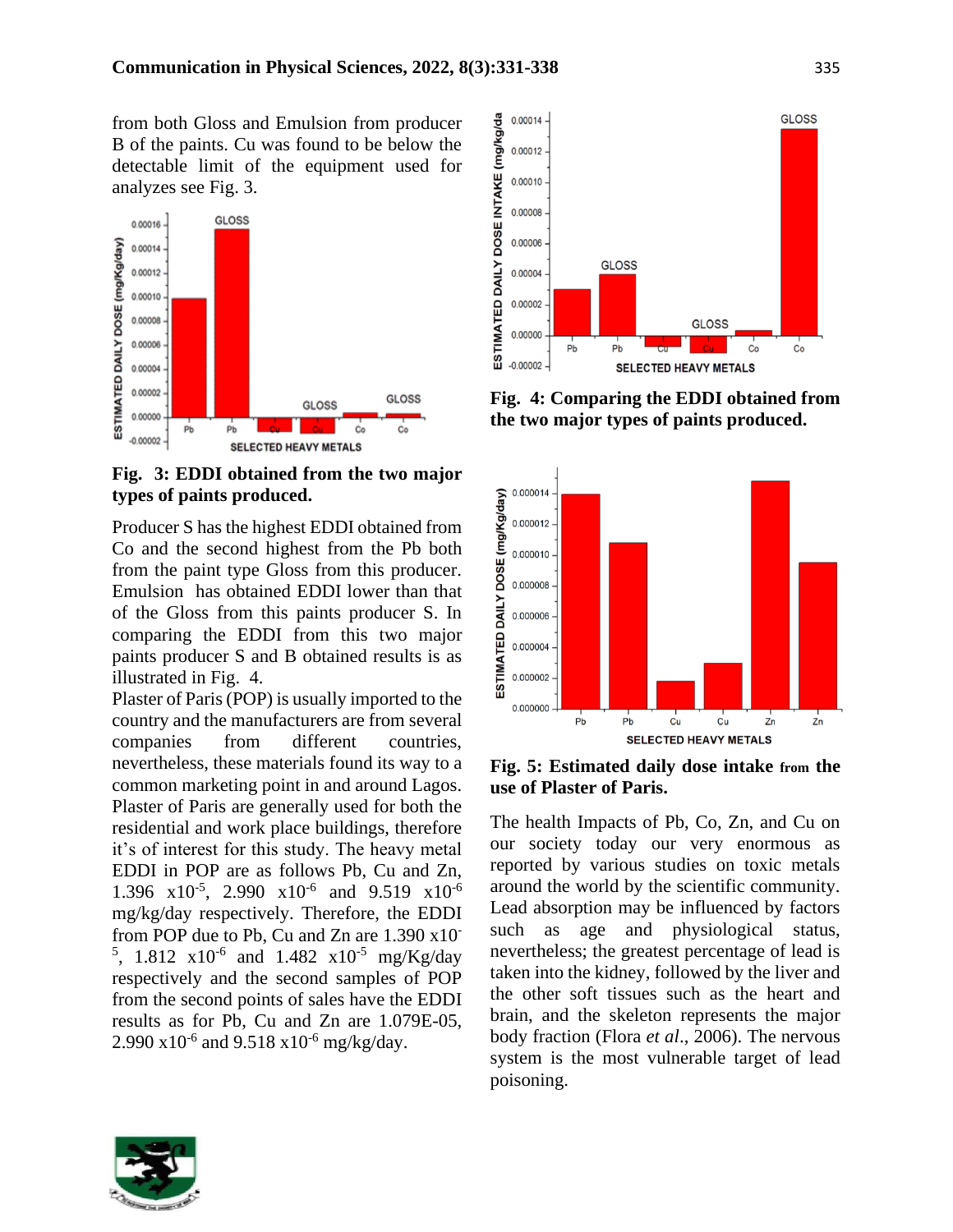Headache, poor attention span, irritability, loss of memory and dullness are the early symptoms of the effects of lead exposure on the central nervous system (CDC report, 2001). Lead is the most systemic toxicant that affects several organs in the body including the kidneys, liver, central nervous system, hematopoietic system, endocrine system, and reproductive system (ATSDR report., 1999) . Lead exposure usually results from lead in deteriorating household paints, lead in the workplace, lead in crystals and ceramic containers that leach into water and food, lead use in hobbies, and lead use in some traditional medicines and cosmetics (CDC report., 1991). The carcinogenic potential of cobalt and its compounds were evaluated by IARC in 1991, which concluded that there was inadequate evidence for carcinogenicity in humans (lung cancer) but sufficient evidence in experimental animals(Lison et al., 2001 ) .

Copper intake varies greatly for individuals depending on food choices and dietary customs, as well as environmental factors. Most diets contain enough Cu (1-5 mg) to prevent a deficiency and not enough to cause toxicity. It can result in brain damage, liver failure, or death if it is not treated. Normally, your liver gets rid of extra copper by sending it out in bile. Disruptions in the homeostasis of Cu is associated with tissue damage and several diseases(Bleackley et al., 2011) Chronic Cu toxicity in the form of liver cirrhosis and damage to other organs is seen in genetic abnormality of Cu metabolism (Wilson's disease) and the presumed environmental disorder Indian Childhood Cirrhosis (ICC) (Pandit et al., 1996 ). Cu has also been implicated in the pathogenesis of such common neurodegenerative diseases Alzheimer's, Parkinson' and Huntington's diseases as well as amyotrophic lateral sclerosis.

There are three major routes of entry for zinc into the human body; by inhalation, through the skin, or by ingestion (Toxicological Profile for



Zinc, 2005) . Inhalation of zinc-containing smoke generally originates from industrial processes like galvanization, primarily affecting manufacturing workers. Ingestion was caused by the moderately acidic nature of the food or drink, enabling the removal of sufficient zinc from the galvanized coating. The resulting symptoms included nausea and vomiting, epigastric pain, abdominal cramps, and diarrhea (Brown *et al*., 1964). The obtained results of the Estimated Daily Dose Intake (EDDI) from the samples of the selected building materials and the detectable heavy metals shows that the EDDI from POP due to Pb, Cu and Zn are  $1.390x10^{-5}$ ,  $1.812x10^{-6}$  and  $1.482x10^{-5}$  mg/kg/day respectively for the first sample while for the second samples of POP (different manufacturer) have the EDDI results as for Pb, Cu and Zn are  $1.079 \times 10^{-5}$ , 2.990  $\times 10^{-7}$  $6$  and 9.518 x10<sup>-6</sup> mg/kg/day. For the paint type, EDDI from producer B obtained are as follows for Pb, Cu and Co are  $9.900 \times 10^{-5}$ ,  $-1.156 \times 10^{-7}$  $5$  and 3.990  $\times 10^{-6}$  mg/kg/day respectively. While for the second paint producer S, obtained EDDI for Pb, Cu and Co are  $3.044 \times 10^{-5}$ ,  $-7.116$  $x10^{-6}$  and 3.331 $x10^{-6}$  mg/kg/day respectively. From producer B of paint type; Gloss has the highest EDDI in Pb while both paints type Emulsion and Gloss have the lowest EDDI from producer B of the paints. Cu was found to be below the detectable limit of the equipment used for analyzes. But for the Red bricks samples collected from the two major Red bricks (S and B) producers in Lagos, the EDDI obtained from producer A for Pb, Cu and Zn are 1.844  $x10^{-5}$ , 8.711  $x10^{-6}$ , 3.159  $x10^{-5}$ mg/kg/day respectively, while for producer B 1.651E-05, 4.325  $\times 10^{-6}$  and 1.359  $\times 10^{-9}$ mg/kg/day for Pb, Cu and Zn respectively. The EDDI from producer A contains the highest EDDI from Pb, Cu and Zn which are 1.844 x10- <sup>6</sup>, 8.711  $x10^{-6}$  and 3.156  $x10^{-5}$  mg/kg/day respectively while that obtained from producer B Red bricks are  $1.651 \times 10^{-5}$ ,  $4.325 \times 10^{-6}$  and 1.358 x10-5 mg/kg/day for Pb, Cu and Zn respectively.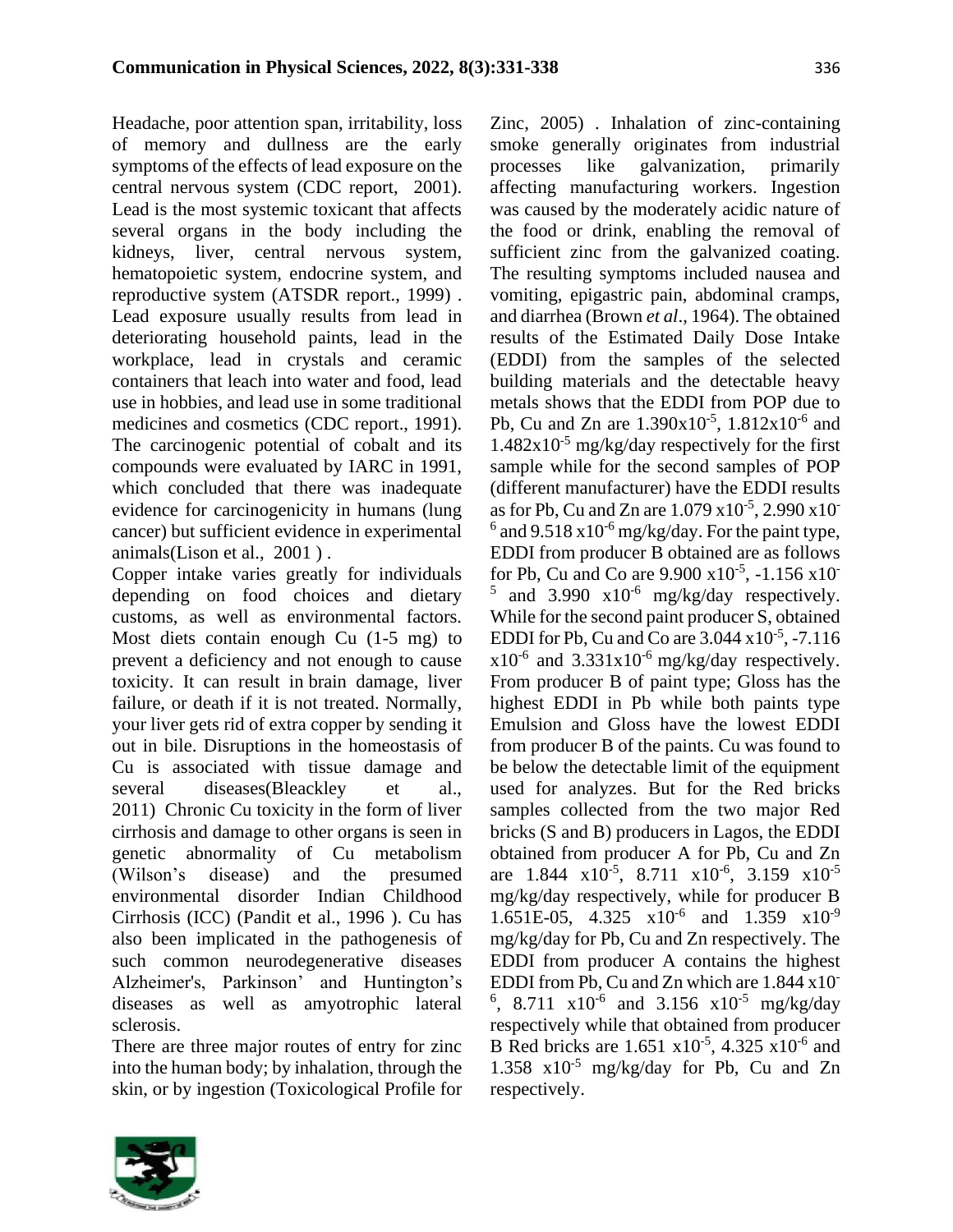### **5.0 Conclusion**

Zn is required by the human body system, However, excessive concentration of zinc in the human body becomes very dangerous. Zinc Recommended Dietary Allowance (RDA) for adults is 11 mg/day for men and 8 mg for women. Pregnancy and lactation require slightly more at 11 mg and 12 mg, respectively. The Tolerable Upper Intake Level is the maximum daily intake unlikely to cause harmful effects on health www.hsph.harvard.edu.) . Pb estimated daily dose intake (EDDI) from the two types of Asbestos are  $4.562 \times 10^{-7}$  mg/kg/day and  $5.141$  $x10^{-7}$ ; while Cu the EDDI detected was 1.578  $x10^{-6}$  and 4.061  $x10^{-5}$  mg/kg/day then; the EDDI obtained or Zn is  $2.185 \times 10^{-4}$  mg/kg/day respectively. The Zn as heavy has EDDI the highest in the Asbestos while the Pb EDDI is the lowest in this material. Copper Recommended Dietary Allowance for median intake of copper from food in the United States is approximately 1.0 to 1.6 mg/day for adult men and women. The Tolerable Upper Intake Level for adults is 10 mg/day, a value based on protection from liver damage as the critical adverse effect ( www.ncbi.nlm.nih.gov/books). In the case of lead, FDA recommended Dietary Allowance for RDA is 3µg per day and 12.5 µg per day for children and adults respectively; while cobalt the RDA is  $5 - 50 \mu g/day$  for men and women. However; ICRP has a set minimum permissible daily dose for each of the heavy metals however, the results so obtained in this study show that the Pb EDDI in Paints is  $1.567x10^{-4}$  mg/kg/day. The bio-cumulative effects at this level of EDDI per year are very dangerous. Also from the other samples, Zn is  $3.804 \times 10^{-4}$  mg/kg/day.

### **6.0 Acknowledgement**

We will like to acknowledge Mr. Alabi and Mr. Megida of the research laboratory for their assistant during the processing of the collected samples**.**

- Tchounwou, P. B., Yedjou, C. G., Patlolla, A. K. & Sutton, D. J. (2014). Heavy metal toxicity and the environment, *Experientia supplementum,* 101, pp. 133–164. https://doi.org/10.1007/978-3-7643-8340- 4\_6
- Fernandes, A.G., Ternero. M and G.F., Barragan G. F, (2000). *An approach to characterization of sources of urban air born particles through heavy metal speciation. Chemosphere., 2: 123-136.*  Beavington, F., Cawes, P.A. and Wakenshaw, A. (2004 ). Comparative studies of atmospheric trace elements: improvement in air quality near copper smelters. Total Environ., 332: 39-49.
- Khillare, P.S., Balachandaran, S. and Meena, B.R. (2004) .Spatial and temporal variation of heavy metal in atmospheric aerosol of Delhi. Environmental Monitoring and Assessment, 90:121. Al-Masri, M.S., Al-Kharfan K. and. Al-Shamali, K. (2006) Speciation of Pb,Cu and Zn determined by sequential extraction for identification of air pollution in Syria. Atmospheric Environ. 2, 40: 753761.
- Al-Rahji, M.A. & Seaward, M.R.D. (1996). Metal level in indoor and outdoor dust in Riyadh, Saudi Arabia. Environmental International, 22(3): 315-324.
- Molhave, L., Schneider, T., Kjaergaard, S.K., Larsen, L., Norn, S. & Jorgensen, O. (2000).House dust in sevem Danish offices. Atmospheric Environment, 34: 4767-4779.
- Mohd Tahir, N., Chee, P.S. & Jaafar, M. (2007). Determination of heavy metals content in soil and indoor dusts from nurseries in Dungun, Terenganu. The Malaysia Journal of Analytical Sciences, 11: 280-286.
- World Health Organization (WHO). (1987). Report of the 30th Meeting of the Joint FAO/WHO. Expert Committee on Food Additives. Geneva and Rome, World Health Organization, .



**7.0 References**